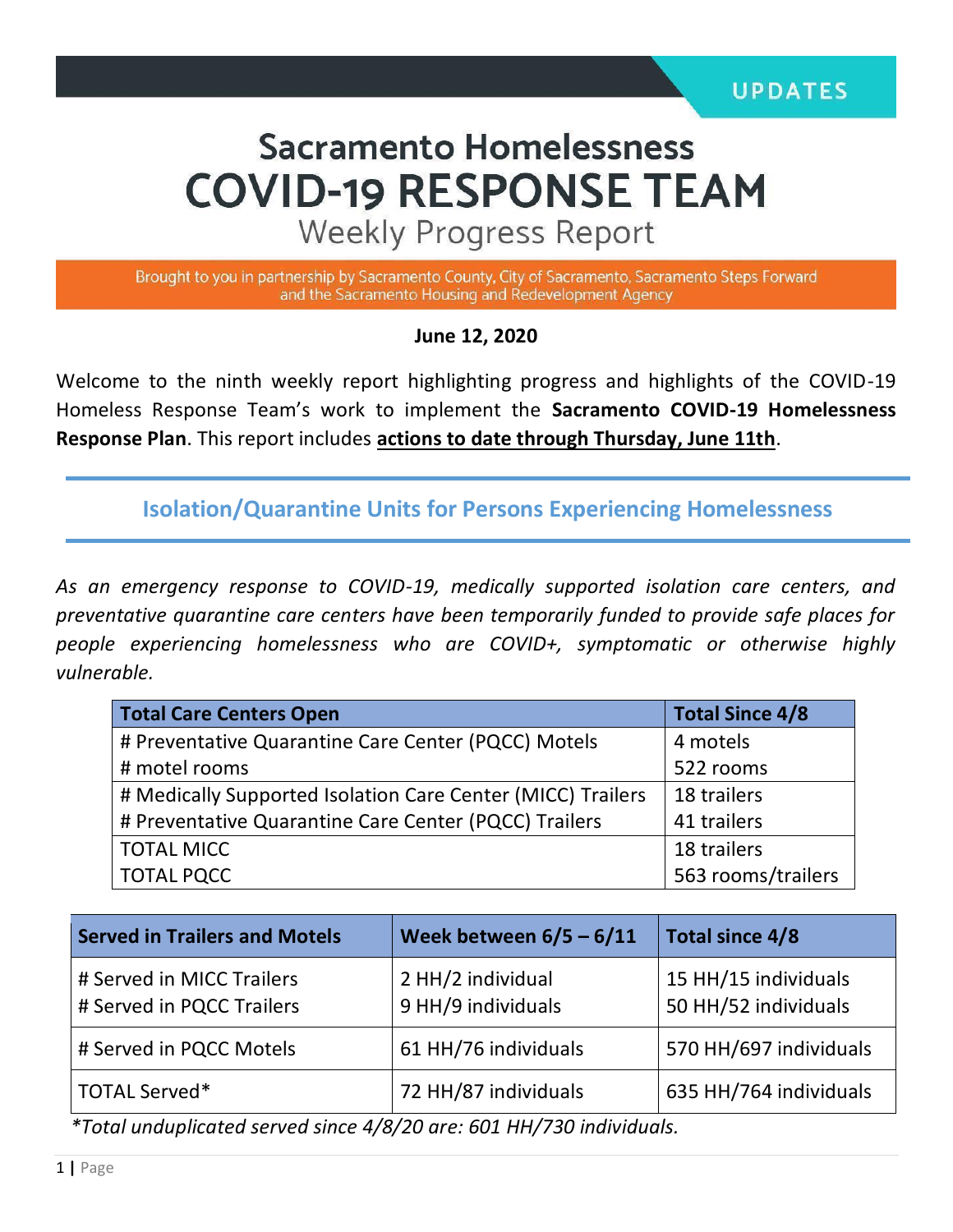- A fourth motel was opened this week with 102 rooms, bringing the total number of motel rooms to 522.
- A small number of Registered Nurses from the COVID-19 Medical Assistance and Supply Team (CMAST) will remain onsite to support the MICC-trailers and another number have been diverted to PQCC-motels and will provide onsite support to guests 7-days per week.
- Designated referral partners who are referring into the program include hospitals, Federally Qualified Health Clinics (FQHCs), outreach teams, correctional health, emergency shelters, law enforcement and other homeless service providers.

## **Ensuring Safety and Health for Persons Living Outdoors**

*This strategy is focused around providing coordinated support to people who are unsheltered to remain safely in place per CDC guidance to slow the spread of COVID-19.*

| <b>Sanitation Stations</b>  | Total since 4/8 |  |  |
|-----------------------------|-----------------|--|--|
| <b>Handwashing Stations</b> |                 |  |  |
| <b>Toilets</b>              | 51              |  |  |
| Locations                   |                 |  |  |

*\*Placement of stations is dynamic, and equipment may be moved*

| <b>Encampment Activities</b>             | <b>Week between</b><br>$6/5 - 6/11$ | Total since 4/8 |
|------------------------------------------|-------------------------------------|-----------------|
| # Meals served through Loaves and Fishes | 1,000                               | 9,600           |
| # Meals served by Sacramento Covered     |                                     | 14,800          |
| # Meals served by volunteer groups*      | 5,969                               | 29,845          |

*\*This is the fifth week of tracking for meals served by volunteer groups, which includes organizations funded by Donate4Sacramento. We will continue to report on this number.* 

| <b>Encampments and Outreach</b>                | Total |
|------------------------------------------------|-------|
| # Designated Outreach Navigators               |       |
| # Encampments Identified with 20+ individuals  | 43    |
| # Encampments Identified with < 20 individuals |       |
| TOTAL Encampments Identified                   |       |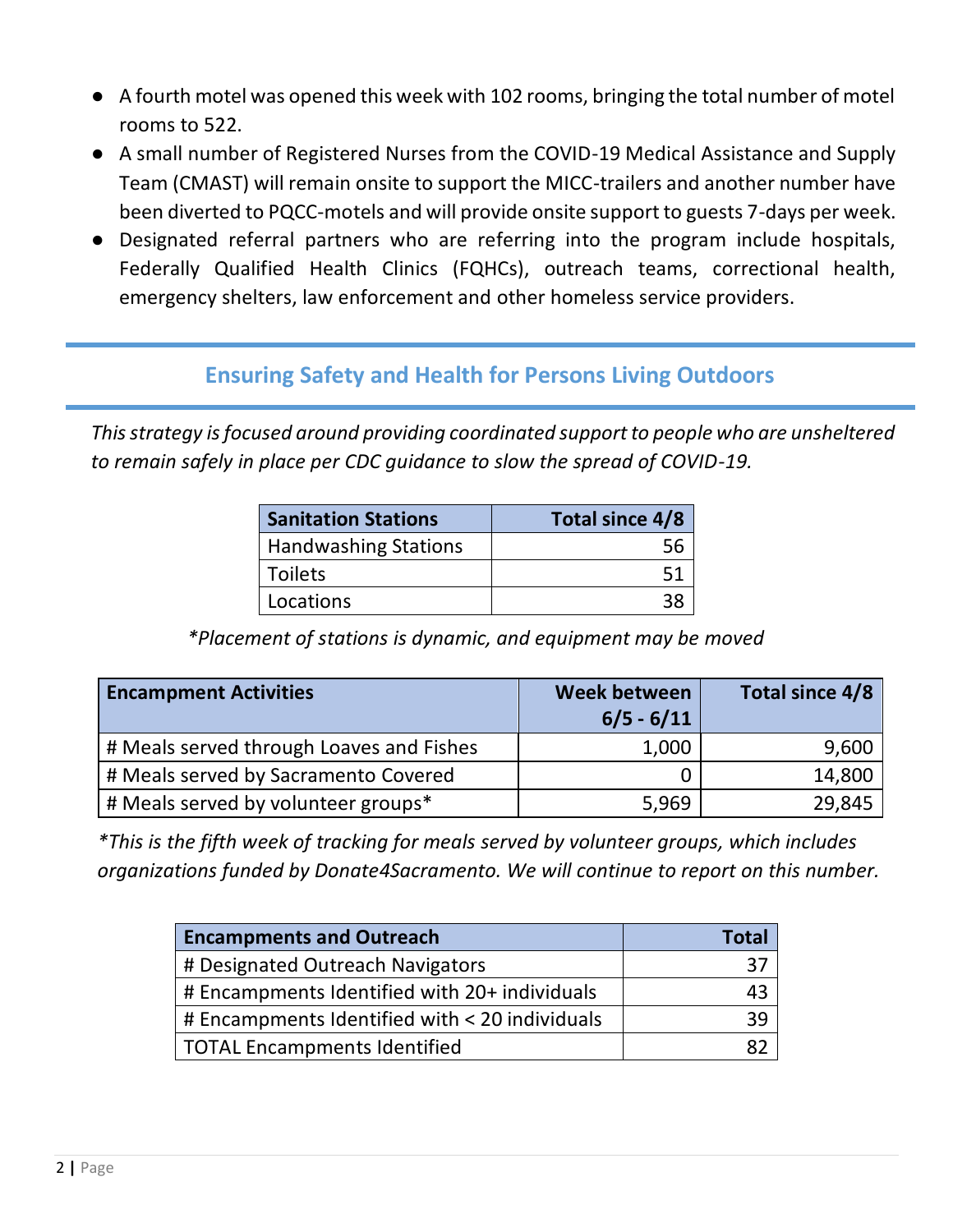- Two sanitation stations were added in previously identified high need locations as more equipment became available from the vendor.
- The Response Team pilot expansion of water bottle delivery to six sites with satellite delivery service completed its second week. 6-12 pallets of water are being distributed per week using this method. Additional methods for providing water continue to be assessed as well.
- A network of 28 volunteer groups, 20 groups funded by Donate4Sacramento, have been delivering food and water to encampments.
- Medical assistance has been provided to 62 encampment areas to date by volunteer medical students from UC Davis Medical School and California Northstate University, local health care providers and a Medical Integrated Health Unit, and by the WellSpace Health Street Nursing program.
- A private provider of trash removal services provides clean-up near sanitation station locations and in areas where food is distributed. This COVID related service augments clean-up occurring by the City and County.
- Servicing of sanitation stations is included with the deployment of the stations and will continue.

## **Keeping Existing Emergency Shelters Safe and Operational**

*This strategy ensures that existing shelters can safely remain open following CDC guidelines, moving vulnerable guests into COVID prevention care centers, and continuing to serve the general homeless populations.* 

- Elica Health's Health on Wheels mobile clinic continues to visit eight congregate shelters per week to provide primary care, emergency dental services and testing for COVID-19.
- The Nurse Advice Line for shelter staff to access real-time, health services support is as follows: Monday-Friday 9-5PM and Saturday-Sunday 10AM-4PM.
- Held weekly calls with private and publicly funded shelters.

## **COVID Testing**

*County Public Health with medical partners are completing robust COVID testing at shelters, encampments and isolation/quarantine care centers with the goal of being able to do widespread testing to ensure the health and safety of people experiencing homelessness.*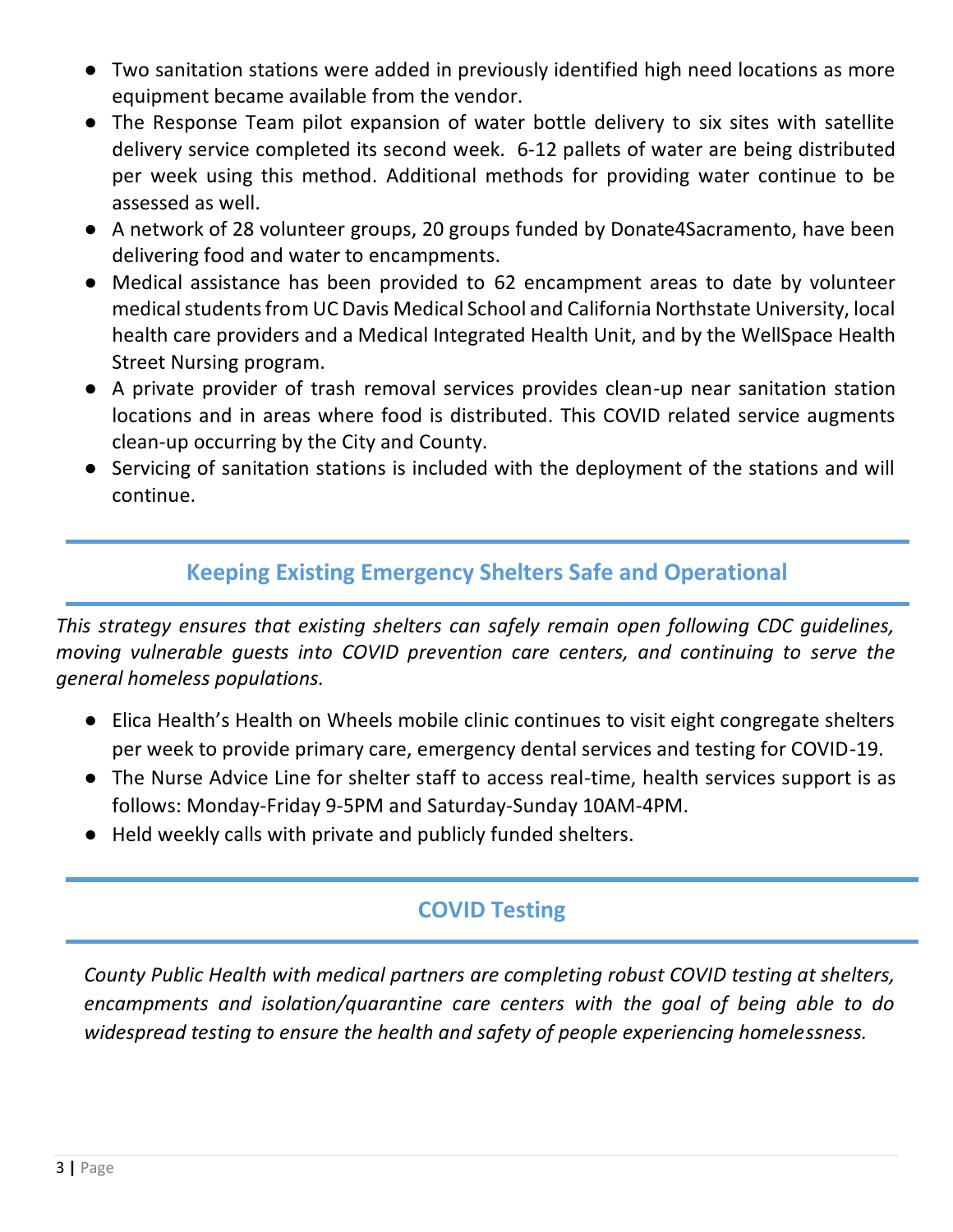| <b>Testing Locations</b> | <b>Testing Partner</b> | # Tests             | <b>Positive</b> | <b>Negative</b> | <b>Pending</b> |
|--------------------------|------------------------|---------------------|-----------------|-----------------|----------------|
|                          |                        | <b>Administered</b> | <b>Results</b>  | <b>Results</b>  | <b>Tests</b>   |
| <b>Shelters</b>          | Elica Health           | 183                 |                 | 183             |                |
| Encampments              | Joan Viteri            | 97                  |                 | 97              | 0              |
|                          | <b>Memorial Clinic</b> |                     |                 |                 |                |
| Isolation/Quarantine     | <b>DHS Medical</b>     | 217                 | 1               | 216             | 0              |
| <b>Care Centers</b>      | <b>Staff</b>           |                     |                 |                 |                |
| Loaves and Fishes        | <b>DHS Medical</b>     | 238                 | 1               | 186             | 51             |
|                          | <b>Staff</b>           |                     |                 |                 |                |
| <b>TOTAL TESTS</b>       |                        | 735                 | $\overline{2}$  | 682             | 51             |

- Loaves and Fishes has provided space to Sacramento County Primary Health Services to provide primary care and COVID testing to guests.
- Testing kits will continue to be available to shelters.
- The Department of Health Services provides 200 tests per week to the Joan Viteri Memorial Clinic (JVMC) medical team to test unsheltered people experiencing homelessness. Testing will continue in encampments.
- Testing is a condition of referral into the isolation/quarantine care centers. DHS medical staff will continue to administer tests at those locations to guests.

#### **Access to Housing**

Strategies to improve access into permanent housing include:

- The Response Team is accelerating work on strategies to maximize housing placements as persons exit Isolation/Quarantine units, that can include increasing access to existing market units, new acquisition/rehabilitation projects. A Re-Housing Strategy is anticipated to be brought before the City and County governing bodies in the near term.
- The Response Team is working with veteran homeless service providers on connecting isolation/quarantine guests to VA programs including Supportive Services for Veteran Families (SSVF) and HUD-VASH.

In addition, housing efforts continue more broadly:

● Since April 8, 37 families have moved into permanent housing from the City's Pathways and the County's Flexible Supportive Housing Program with a Housing Choice Voucher.